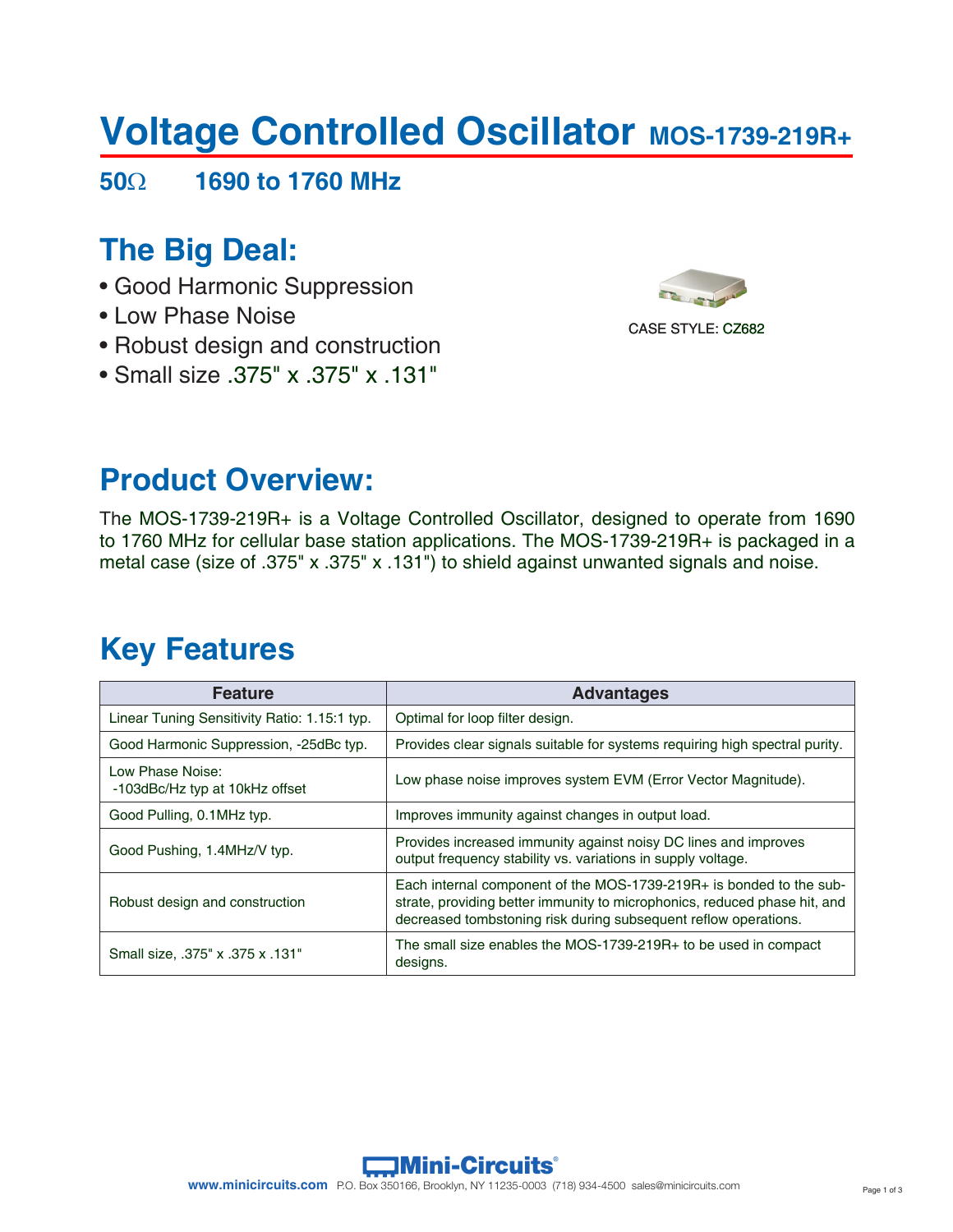# **Voltage Controlled Oscillator** *Surface Mount*

# **MOS-1739-219R+**

Linear Tuning 1690 to 1760 MHz

#### **Features**

- linear tuning characteristics
- low phase noise, -103 dBc/Hz typ. @ 10kHz offset
- low pulling, 0.1 MHz typ.
- low pushing, 1.4 MHz/V typ. • aqueous washable

#### **Applications**

- wireless communications
- cellular base station
- MW & MMW

#### **Electrical Specifications**



### CASE STYLE: CZ682

*+RoHS Compliant The +Suffix identifies RoHS Compliance. See our web site for RoHS Compliance methodologies and qualifications*

| <b>MODEL</b><br>NO. |      | FREQ.<br>(MHz) | <b>POWER</b><br>OUTPUT dBc/Hz SSB at offset |                  |    | <b>PHASE NOISE</b>    |        |              |                                                    |       | <b>TUNING</b>             |                          | <b>HARMONICS PULLING PUSHING</b><br><b>NON</b><br><b>HARMONIC</b><br>(dBc) |       |                    | pk-pk               | (MHz/V)      |  | <b>DC</b><br><b>OPERATING</b> |
|---------------------|------|----------------|---------------------------------------------|------------------|----|-----------------------|--------|--------------|----------------------------------------------------|-------|---------------------------|--------------------------|----------------------------------------------------------------------------|-------|--------------------|---------------------|--------------|--|-------------------------------|
|                     |      |                | (dBm)                                       | frequencies, kHz |    |                       |        | <b>RANGE</b> | VOLTAGE SENSI- PORT<br><b>CAP</b><br><b>TIVITY</b> |       | 3 dB<br><b>MODULATION</b> | <b>SPURIOUS</b><br>(dBc) |                                                                            |       | $@12$ dBr<br>(MHz) |                     | <b>POWER</b> |  |                               |
|                     |      |                | Typ.                                        |                  |    | (V)<br>$(MHz/V)$ (pF) |        |              | <b>BANDWIDTH</b><br>(MHz)                          |       |                           |                          |                                                                            |       | (volts)            | Vcc Current<br>(mA) |              |  |                               |
|                     | Min. | Max.           | Typ.                                        |                  | 10 | 100                   | 1000   |              | Min. Max.                                          | Typ.  | Typ.                      | Typ.                     | Typ.                                                                       | Typ.  | Max.               | Typ.                | Typ.         |  | Max.                          |
| MOS-1739-219R+      | 1690 | 1760           |                                             |                  |    | -74 -103 -124         | $-144$ | 0.5          | 5                                                  | 26-30 | 25                        | 300                      | -90                                                                        | $-25$ | $-17$              | 0.1                 | $\cdot$      |  | -37                           |

#### **Pin Connections**

| 2,4,6,7,8 |
|-----------|
|           |

#### **Outline Drawing**



### **Maximum Ratings**

| <b>Operating Temperature</b>                                    | -55 $\degree$ C to 85 $\degree$ C                    |
|-----------------------------------------------------------------|------------------------------------------------------|
| Storage Temperature                                             | -55 $\mathrm{^{\circ}C}$ to 100 $\mathrm{^{\circ}C}$ |
| Absolute Max. Supply Voltage (Vcc)                              | 7V                                                   |
| Absolute Max. Tuning Voltage (Vtune)                            | 7V                                                   |
| All specifications                                              | 50 ohm system                                        |
| Permanent damage may occur if any of these limits are exceeded. |                                                      |

#### **Tape & Reel:** F60

7" Reels with 10, 20, 50, 100 devices 13" Reels with 200, 500, 1000 devices

#### **Environmental Ratings:** ENV65



**PCB Land Pattern**

SOLDER RESIST

**Outline Dimensions (** $\text{imm}$ **)** 

|  |  |  |  |  |  |  | A B C D E F G H J K L M N P O | wt.                                                                                   |
|--|--|--|--|--|--|--|-------------------------------|---------------------------------------------------------------------------------------|
|  |  |  |  |  |  |  |                               | arams 060, 154. 208. 245. 060. 183. 183. 245. 050. 154. 033. 268. 188. 131. 375. 275. |
|  |  |  |  |  |  |  |                               | 9.52 9.52 3.33 4.77 0.89 0.84 3.91 1.27 10.80 4.65 1.52 10.80 0.71 3.91 1.52 60       |

#### *Demo Board MCL P/N: TB-128 Suggested PCB Layout (PL-023)*



NOTE: 1. TRACE WIDTH IS SHOWN FOR FR4 WITH DIELECTRIC<br>THICKNESS 0.030" ± 0.002"; COPPER: 1/2 0Z. EACH SIDE.<br>FOR OTHER MATERIALS TRACE WIDTH MAY NEED TO BE MODIFIED.<br>2. BOTTOM SIDE OF THE PCB IS CONTINUOUS GROUND PLANE. DENOTES PCB COPPER LAYOUT WITH SMOBC (SOLDER<br>MASK OVER BARE COPPER) DENOTES COPPER LAND PATTERN FREE OF SOLDER MASK

### **Mini-Circuits**®